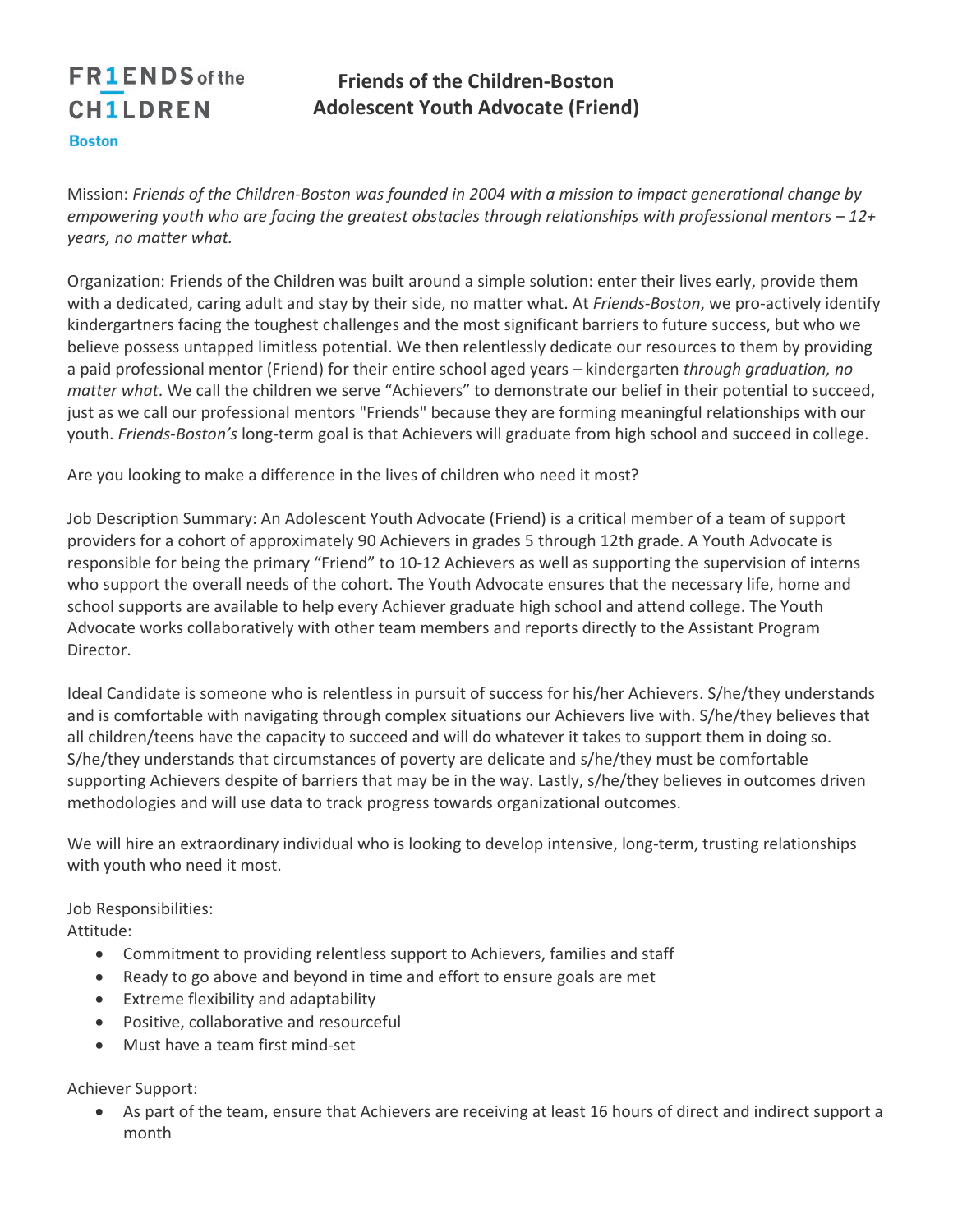- Develop positive relationships with Achievers and their Caregivers through frequent communication and home visits
- Serve as a primary contact for the caretakers of each Achiever and provide necessary support in direct benefits of the Achievers.
- Know the needs and strengths of each Achiever served in your cohort and specifically on your caseload
- Develop knowledge of academic performance and social/emotional proficiencies for each Achiever
- Utilize knowledge of Achievers' assets and deficits to set appropriate and realistic goals
- Provide "supportive efforts" (community-based resources and services) and referrals to Achievers and their Caregivers to ensure positive outcomes and to work towards prevention
- Maintain up to date electronic files for each Achiever
- Responsible for conducting social/emotional and needs assessments and collecting academic data from schools
- Provide transportation for Achievers as needed
- Serve as primary contact with teachers and administrators at each of the schools attended by Achievers

Data/Evaluation Management:

- Review Achiever data weekly to drive decision making about what is best for the Achiever
- Review data both weekly and monthly to prepare for monthly reporting meetings and to ensure that data is accurate and complete
- Use Efforts to Outcomes (ETO), an online evaluation program, to document and maintain all case notes and regularly analyze Achievers progress towards goals to inform and modify service plans
- Ensure on-time completion and submission of Achiever assessments, goal reviews, weekly service plan logs (casenotes), academic data, and other evaluation materials

Organizational Support:

- Advocate for his/her/their Achievers for opportunities to participate in enrichment activities/events/programs including, but not limited to, Reading Buddies, college trips, job shadow days, sports events, community service days, arts/cultural performances, and community events.
- Participate in and supervise participation of Achievers in Friends-Boston events
- Attendance at organizational events is required including the Gingerbread Event, Lemonade Day, Entrepreneurship Competition, end of the year celebration, back to school bash, the Friend Raiser, and other weekend and evening events

Additional Responsibilities:

- 1. Other duties as assigned
- 2. Ability to work up to 2 Saturdays/month throughout the year as well as some late nights required
- 3. Commit to work hours of 11 am to 7 pm, with flexibility of possible morning and evening meetings as scheduled
- 4. Vehicle and good driving record required

Education and experience requirements:

- 1. Associate's Degree required; Bachelor's degree preferred
- 2. A minimum of 2 years of working with children/teens in an urban setting preferred; prior experience in the field of education, social work, youth development and school-based programs strongly encouraged to apply
- 3. Women of color strongly encouraged to apply
- 4. Spanish, Haitian Creole, and or Cape Verdean Creole language skills a plus

Please submit resume and cover letter to hiring@friendsboston.org Please include salary requirements in cover letter.